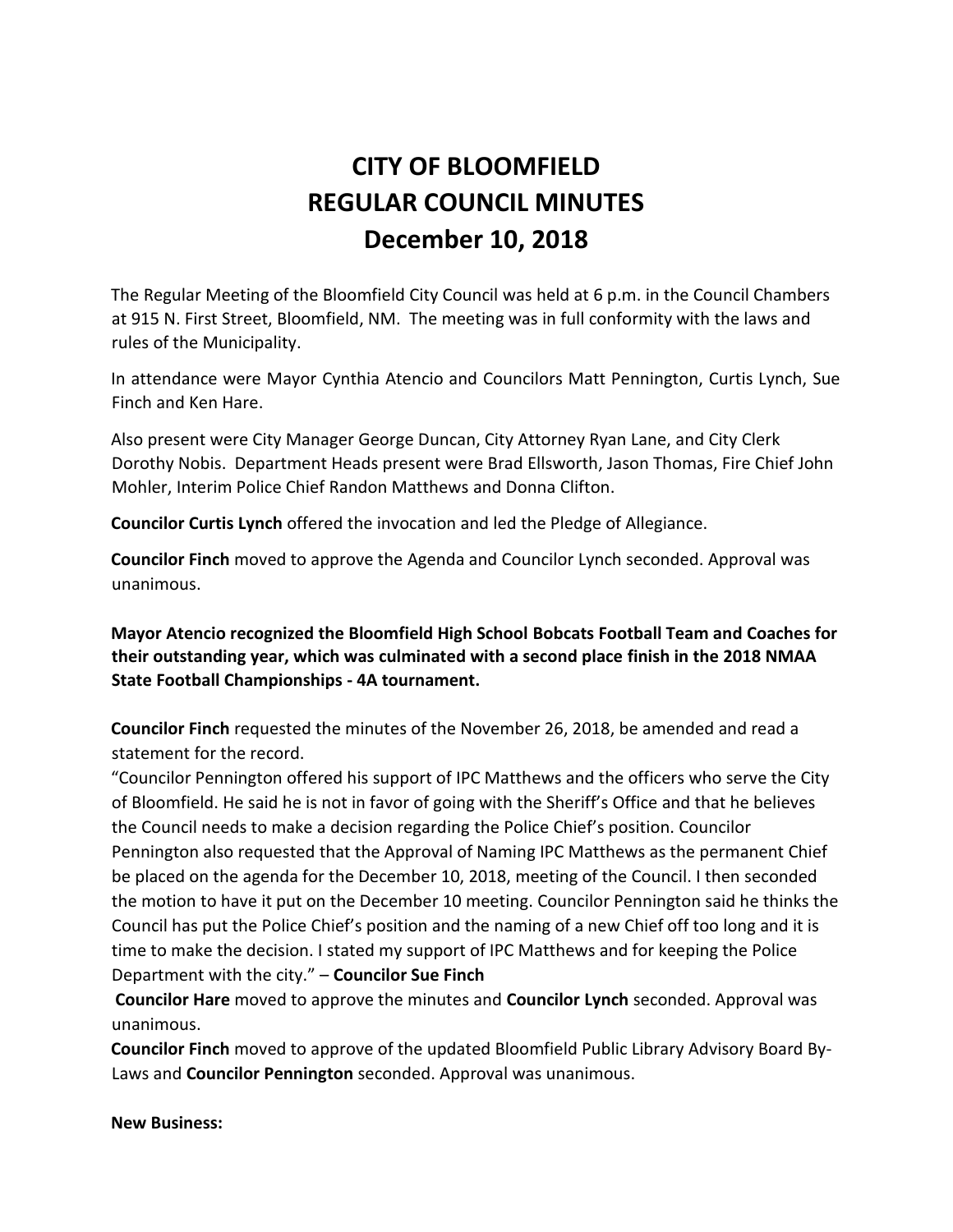**Councilor Hare** moved to approve Accounts Payable and **Councilor Finch** seconded. Approval was unanimous

**City Manager George Duncan** requested approval of the Publication of a Notice of Intent to Adopt an Ordinance to Post a Speed Limit of 15 miles per hour on North  $6<sup>th</sup>$  Street from Broadway to W. Sycamore and W. Sycamore from 5th to 6th Streets. **Councilor Lynch** moved to approve the notice and **Councilor Finch** seconded. Approval was unanimous.

### **Unfinished Business:**

There was no Unfinished Business to discuss.

## **Department and Public Input:**

**Mayor Atencio** read the following statement regarding the posting of the Police Chief's position:

"After speaking to the Council, the City Manager and the City Clerk, it has been determined that I was not alone in not hearing a second that was made to Councilor Pennington's motion. There was not a Parliamentary Breach as stated in the Daily Times.

In municipalities personnel matters are to be handled through the City Manager. The City Manager is in charge of recruiting department heads. City Manager George Duncan, Councilor Ken Hare, Councilor Curtis Lynch and I all believe in the process of recruiting the Police Chief. The Council is not required to weigh in on Job description changes. That being said, when former Chief Randy Foster was hired, contrary to what was reported in the Daily Times, the minimum requirement was not that applicants had to have served as a lieutenant. I had City Manager George Duncan work with Human Resource Director Donna Clifton to research the post and the job description that were placed when the City was recruiting for Police Chief in 2014. The facts are,

- The job description at the time of the last Police Chief recruitment stated that the minimum qualification had to have 3 years of supervisory experience – no rank was attached to that qualification.
- A revision was made to that job description on 10/01/2014 changing the requirement to the rank of Lt.
- Randy Foster was hired and began working for the City of Bloomfield in August of 2014.
- This change was also not approved by the council. (this was researched by the City Manager and the City Clerk)
- No Chief of Police has been recruited or hired under the job description that was revised on 10/01/14.

Based on my understanding of the consensus that was reached at the last City Council meeting regarding recruitment for the Chief of Police position and that recruitment should be based on the historical practices of the City in fulfilling the Chief of Police position, the job description has been changed to what it has historically been at the City of Bloomfield. This is the opposite of the City doing backroom deals and tailoring the position for a certain person. Appointing a person to the position would be tailoring to one person. Changing a job description to cater to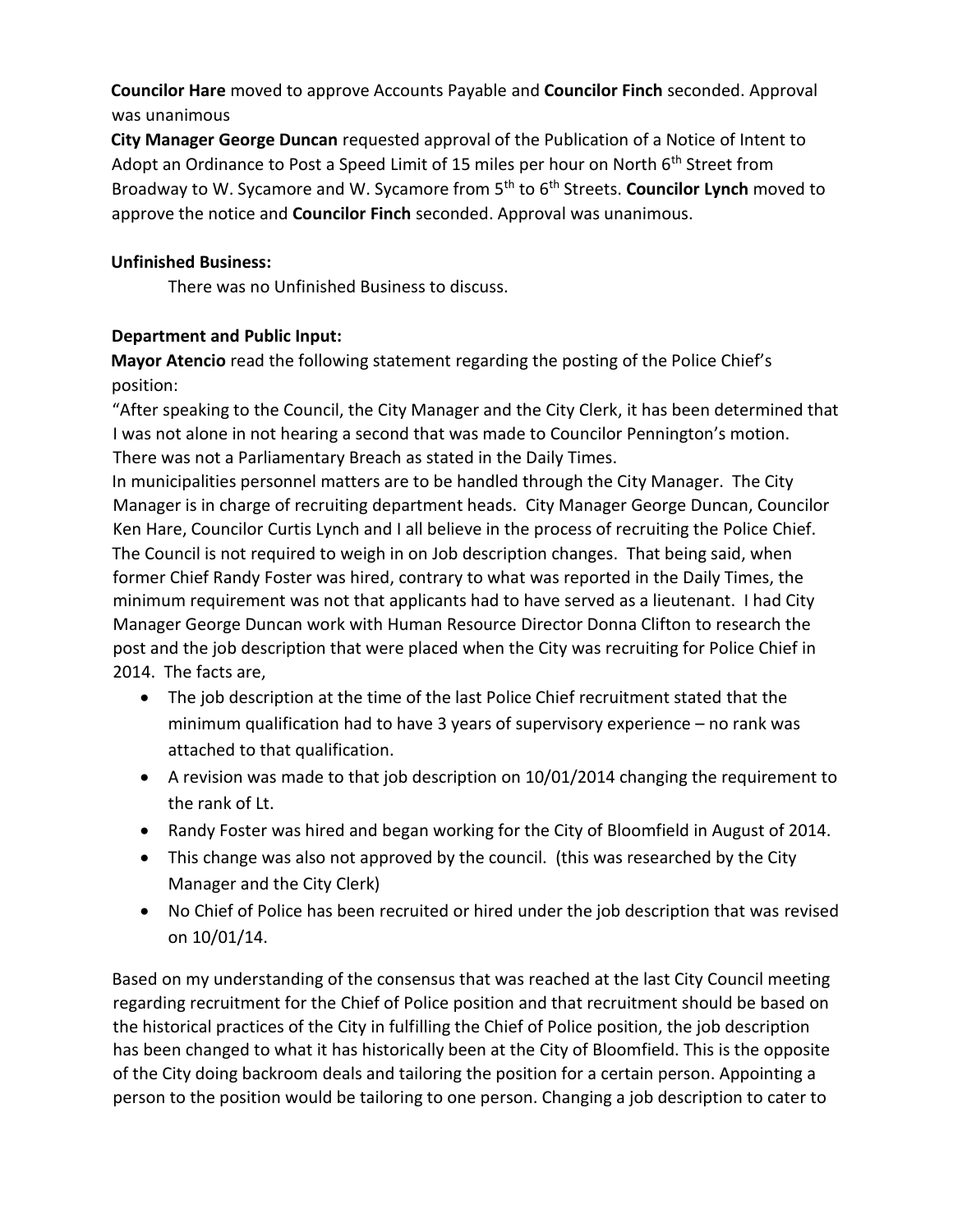one person is tailoring. Opening up the position and following the historical process is being transparent and accepting to qualified applicants."

**Councilor Hare** read a statement opposing the appointment of a police chief. He opposed the process of appointment because the Council had agreed to request the Sheriff's Office to conduct an examination of the needs of the Police Department and submit a contract proposal for discussion and examination. The Sheriff's Office spent considerable time at the request of the Bloomfield Council. However, the Sheriff's Office proposal never received a responsible and appropriate hearing and examination. Councilor Hare pointed out the reasons for an open discussion of alternatives to meet the increasing challenges of public safety. Lastly, Councilor Hare thanked Mayor Atencio for protecting his right to be present during votes on significant issues and protecting his right of dissent.

**Elwin Roark** stated he does not support having the Bloomfield Police Department partner with the San Juan County Sheriff's Office or having the Bloomfield Fire Department partner with the San Juan County Fire Department.

**Tony De Herrera** stated he agrees that the Council should follow the process in the hiring of a Police Chief.

**Mark Herrera** stated he supports following the hiring process for the Police Chief's position. **Rebecca Munoz** stated she supports going through the hiring process but she does not support the partnering of the Bloomfield Police and Fire Departments with San Juan County.

**Jason Crawford** stated his opposition to the partnering of the Bloomfield Police Department with the San Juan County Sheriff's Office.

**Councilor Finch** offered her appreciation to Jessica Polatty, the director of the Bloomfield Senior Center, for her work at the center, and encouraged everyone to support the Center's cookie and bread sale.

**Mayor Atencio** recognized Parks Director Melinda Gomez and her staff for their efforts and hard work with the Celebration of Lights display at Salmon Park. She also commended the Bloomfield High School Cheerleaders for their help with the Holiday Craft Fair.

**Councilor Pennington** stated he agreed Councilor Hare should be present for a decision on the Police Chief's position. He also stated the Council needs to be transparent. Councilor Pennington said he does not support partnering the Bloomfield Police Department with the San Juan County Sheriff's Office, but he is always open to new information that would be beneficial to the City of Bloomfield. He thanked everyone for attending meetings and for their input on issues.

**Mayor Atencio** stated that changes were made to the job description for the Police Chief's position that were not approved by the City Council; which is why the job description posted was the one that was used in the selection of the last two Police Chiefs.

**Bill Herrera** said he supports going through the process of hiring the Police Chief, but he does not support partnering the Bloomfield Police Department with the San Juan County Sheriff's Office.

#### **CLOSED EXECUTIVE SESSION**